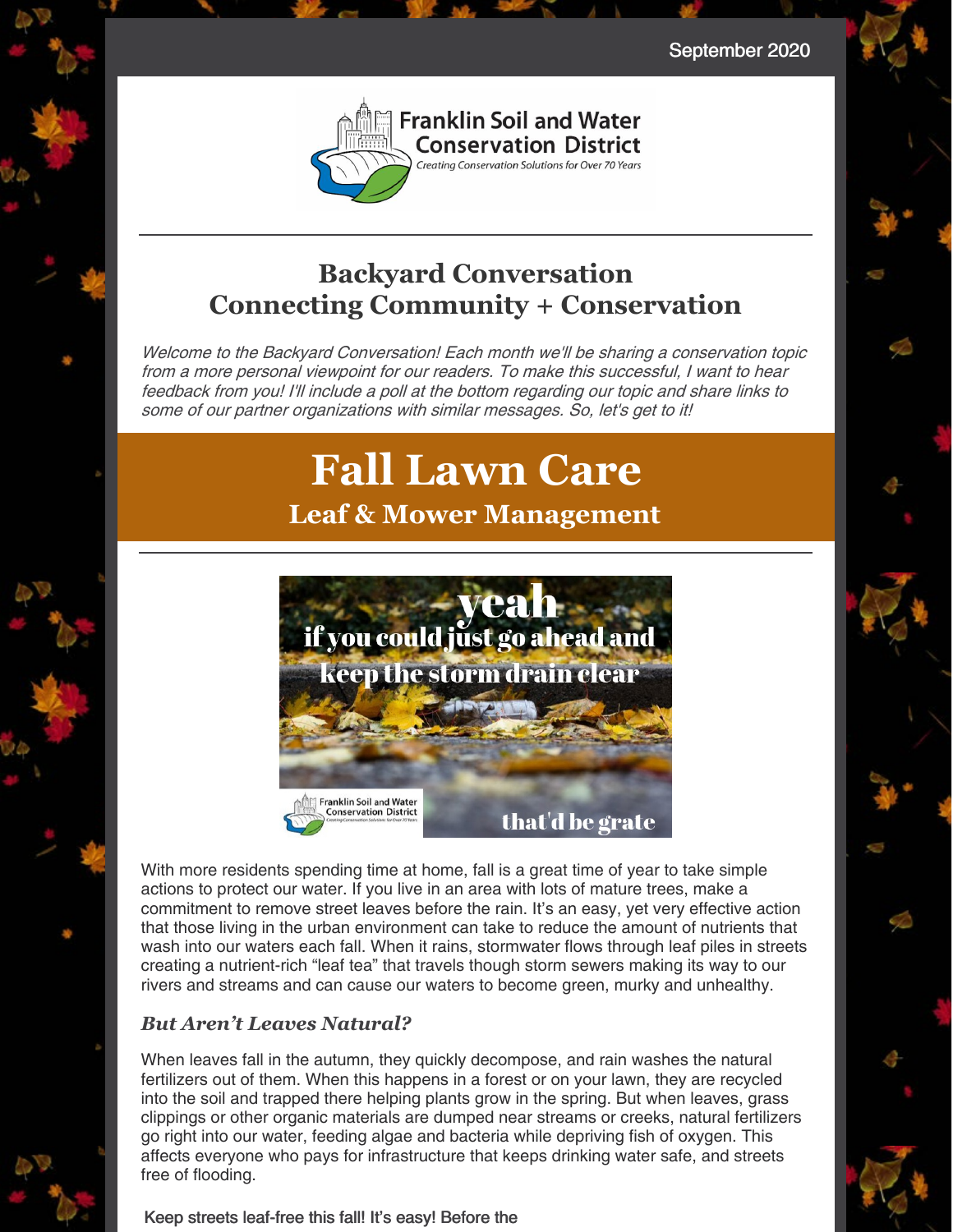rain…

- 1. Safety remove leaves from the street in front of your home and nearby storm drains.
- 2. Removes whole leaves from grass, and shred with mower into small, dime-sized pieces. You are improving your soil while managing autumn leaves.
- 3. Too many to mow? Leaves are a source of carbon-rich "browns" to balance your composting "greens". Many people lack browns and are too often stuck with nutrient



poor, highly-processed paper materials. Leaves can also be composted all by themselves.

4. Contact your Community for Fall Leaf Collection Guidelines. Your community may have scheduled yard waste recycling, which may require bagging or raking leaves to the curb.



#### **Get Grassy Fall Lawn Care Video**

### **Mower Management**

By now you might be dreaming cooler temps, sweater weather, pumpkin spice everything, and the end of mowing season, BUT before you pat yourself on the back for being an outdoor rockstar all season long, make sure to do some mower maintenance before saying goodbye for the winter.

- Remove or completely top off the fuel.
- Remove the battery and bring it indoors for the winter. Clean the battery well, removing any dust, grease, or dirt.
- Remove the spark plug and spray a shot of oil into the cylinder.
- Remove and clean or replace the mower's air filter and fuel filter.
- Change the oil. Drain all the oil from the mower and replace it with the specific type/weight recommended by the manufacturer.
- Scrape the mower deck. Tip the mower onto its side and scrape loose any caked-on grass clippings from the underside of the deck. (Grass clippings contain moisture that can cause rust.) Spray on a liberal coating of WD-40.
- Sharpen the blades! Be 100% ready for when spring rolls around. Dull blades can harm grass.

Find additional resources on ["fine-tuning"](https://www.scotts.com/en-us/library/spreaders-mowing-tools/how-tune-lawn-mower) your mower for the fall & winter